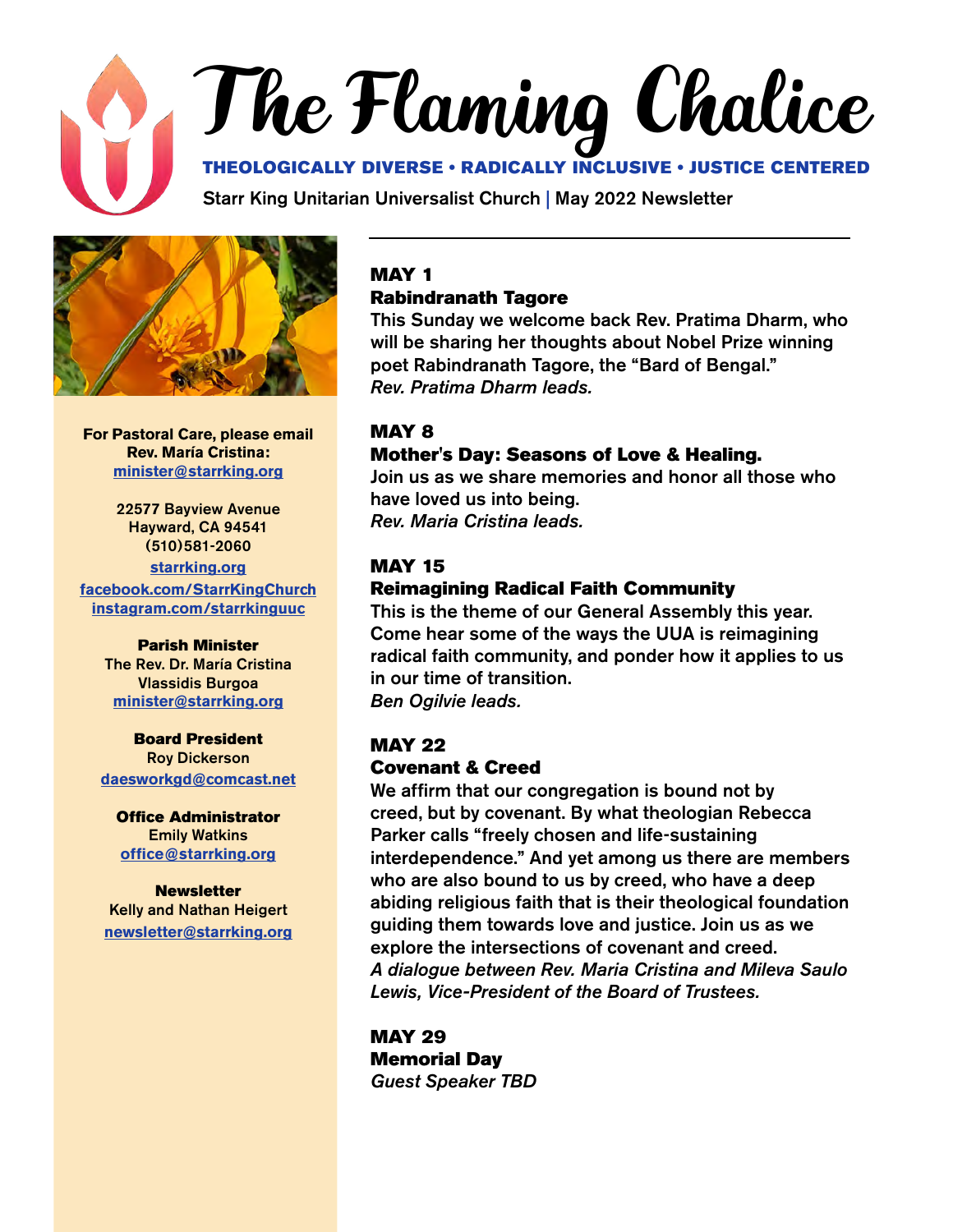#### WHAT'S INSIDE

- **3 From the Minister**
- 4 **Bits from Your Board**
- 5 **Announcements**
- **From the Minister**  10 **Peace and Justice** 10 **Action Team**
- **10 Ongoing Activities and Birthdays**
	- 8 **SoUUlful Family Ministry**

# April Highlights







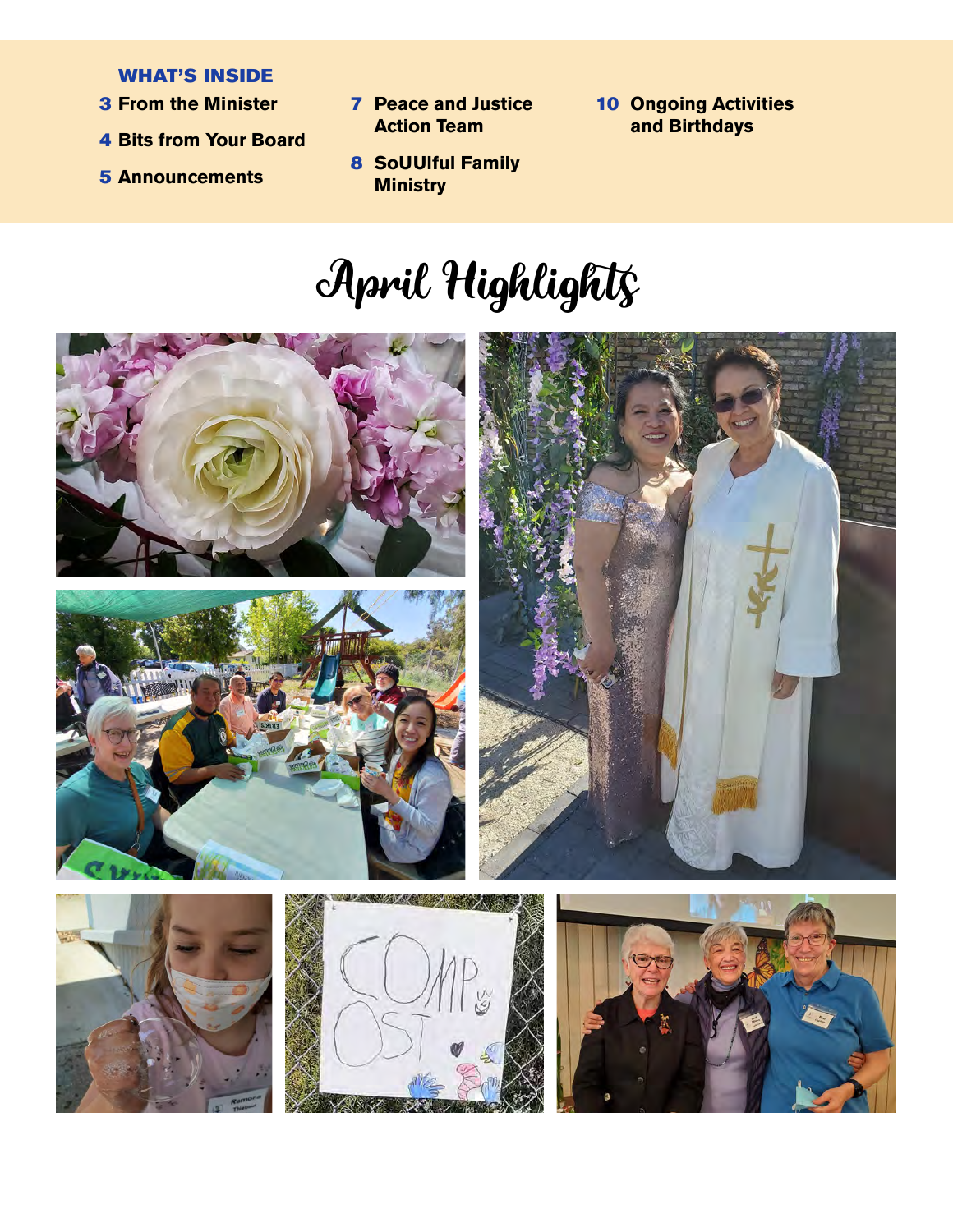## From the Minister

Beloved Starr King UU Church Community,

After much discernment and with a heart filled with gratitude, I share the news of my departure at the end of August. I have accepted the role of Candidate for Settled Ministry at East Shore Unitarian Universalist Church in Bellevue, Washington.

We have journeyed together for six years and it has been an honor and a blessing to be your Minister. I want to thank you for the 6 years of faith and trust that you have placed in me. Thank you for welcoming me as your Minister and for the opportunity to serve you. I am so proud of the work we have done together as a shared ministry. I feel that through it all, we have transformed each other in ways perhaps neither of us expected.

Transitions are hard and in the coming weeks, we will create opportunities to reflect on our shared experience, to listen deeply to both joys and sorrows, to honor our time together, and to celebrate our shared Ministry.

You are in good hands with a strong Board, dedicated staff and volunteers, and leadership that is wise and compassionate. You will also have the ongoing support of the UUA Regional Staff and the Transitions Office.

May you continue the wonderful and important work that makes this hurting world more loving and just. Deep gratitude for all the ways you bless this Beloved Community!

With Love and Bendiciones,

*–Rev. Maria Cristina*

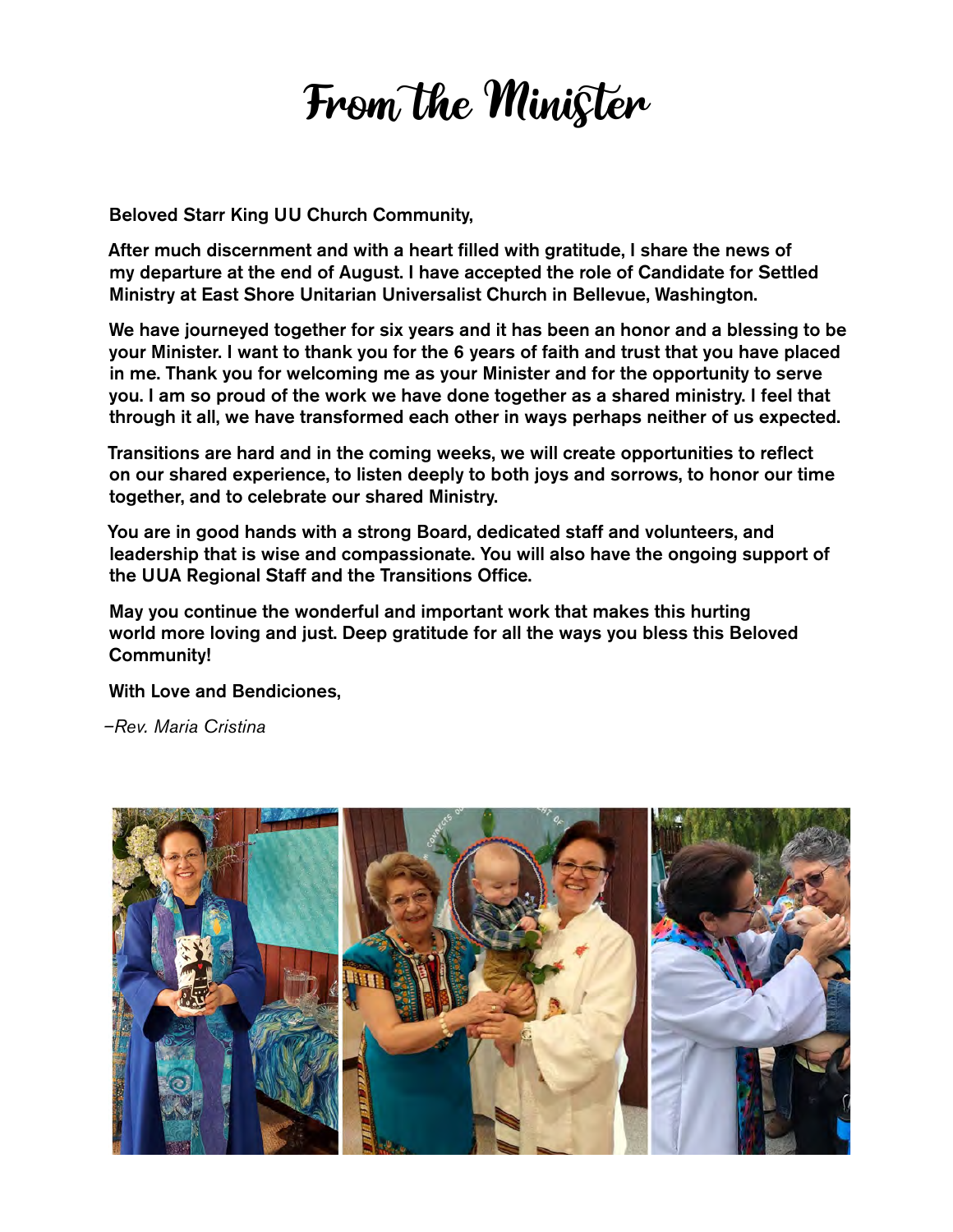Bits from Your Board

#### **Interim Minister Search Team Begins**

Almost immediately after Rev. Maria Cristina announced her resignation, the Board moved to name an Interim Minister Search Team: Mileva Saulo Lewis, Vice-President of the Board as Coordinator along with Marilyn Mosher, Ben Ogilvie, and Stephanie Smith. Under the guidance and support of Rev. Keith Kron, Director of the Transitions Office for the Unitarian Universalist Association, we were able to meet the 21 April deadline for the completion of the Interim Search Profile. We are deeply grateful for the slightly more than a dozen people who responded to several of the narrative questions from the profile. This file is open to members of the Search Team and to ministers who wish to apply for an Interim Ministry only.



The profile contains general demographics of our church, the characteristics we believe are important for the Interim Minister to possess, as well as on-going programs and traditions we wish to continue. Specifics include:

#### **General Demographics:**

- Congregational culture, history, mission and values;
- Worship service schedule;
- Ministerial history;
- Membership, demographics and finances;
- Accessibility;
- Resources and programs, and
- Personnel and minister's role in relation to other paid staff.

#### **Specific Questions Related to the Interim Minister to Ascertain:**

- Desired strengths for the minister;
- Top three things our next minister should focus on to have a successful ministry with us.
- Ongoing momentum which the minister should continue;
- Programs or traditions which the minister should maintain, and
- Trust level in our congregation right now.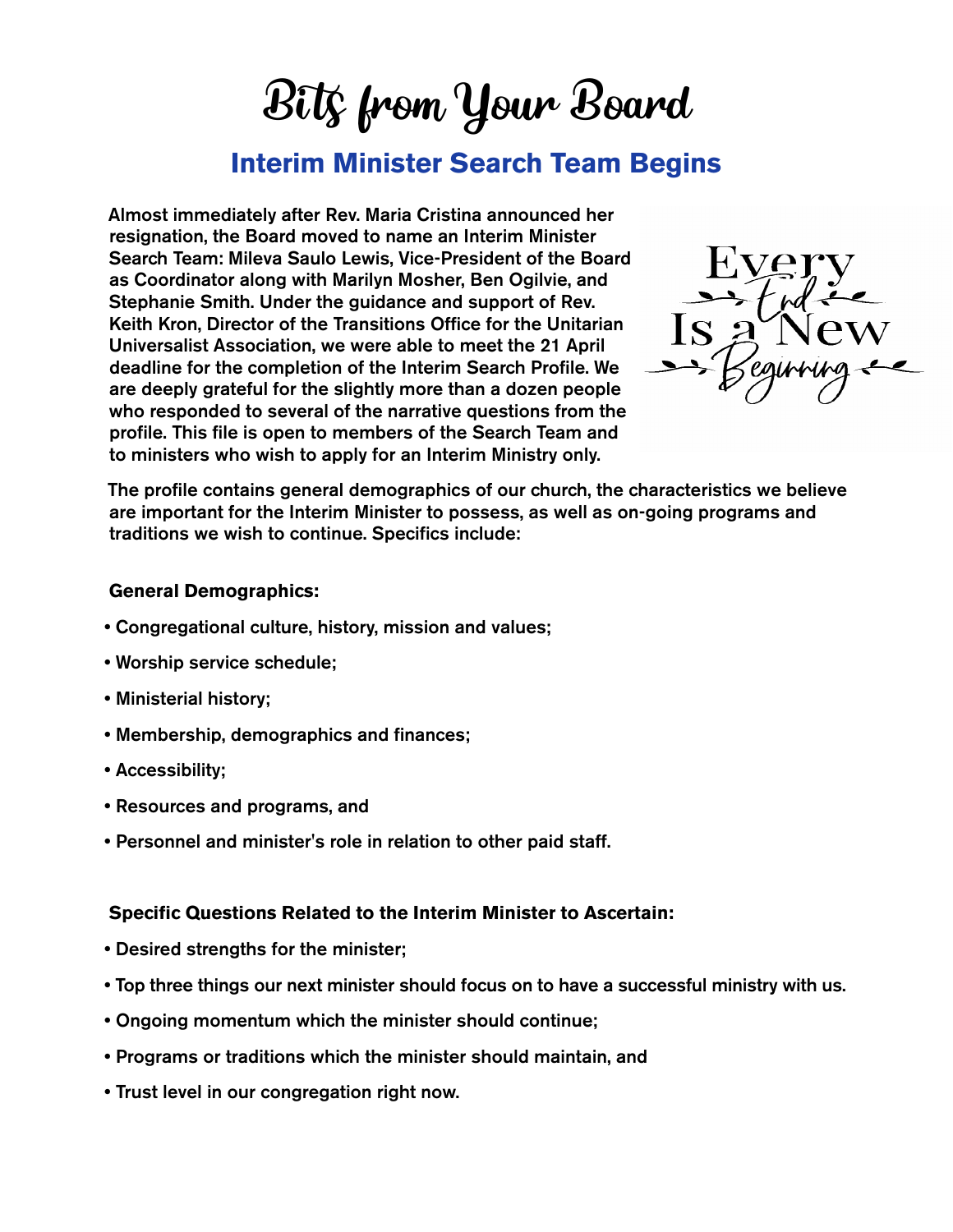Bits from Your Board

#### **Interim Minister Search Team Begins (cont.)**

We will use our Constant Contact communication tool to keep you informed. We expect to hear from prospective candidates beginning 2 May. This timeline is fluid and moves only as fast as we receive, review, and can interview applicants.

Once an Interim Minister has been chosen by the Board, this Interim Search Team's work is done. There will then need to be a Transition Team to work with the Interim Minister's entry to our congregation.

Let's remember that we are a resilient people and we will continue to bring our best caring and loving selves to this process and our lives together as a spiritual community. This is indeed the Easter Season, a time of new beginnings.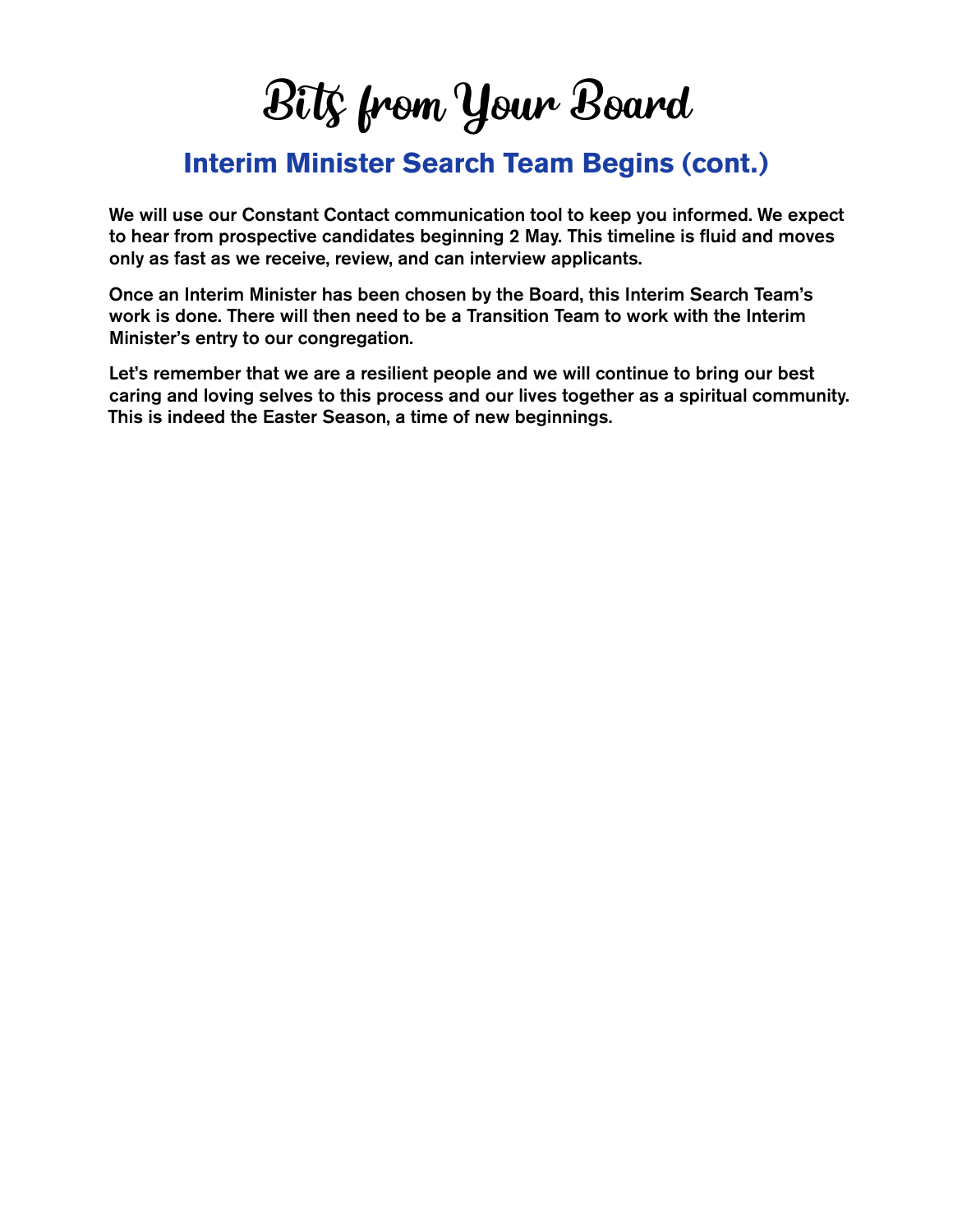

#### Memorial Service: Garald Mosher **Saturday May 7, 11am**

A service to honor the memory of Garald Mosher will be held in our sanctuary, followed by a light lunch.

Masks are required during the service.

RSVPs are helpful but not necessary. Please send any to Marilyn Mosher at *[mmosher@earthlink.net](mailto:mmosher%40earthlink.net?subject=)*, or text/phone at 510.909.9182.

Donations to the [Alzheimer's Association](https://www.alz.org/) are welcome.

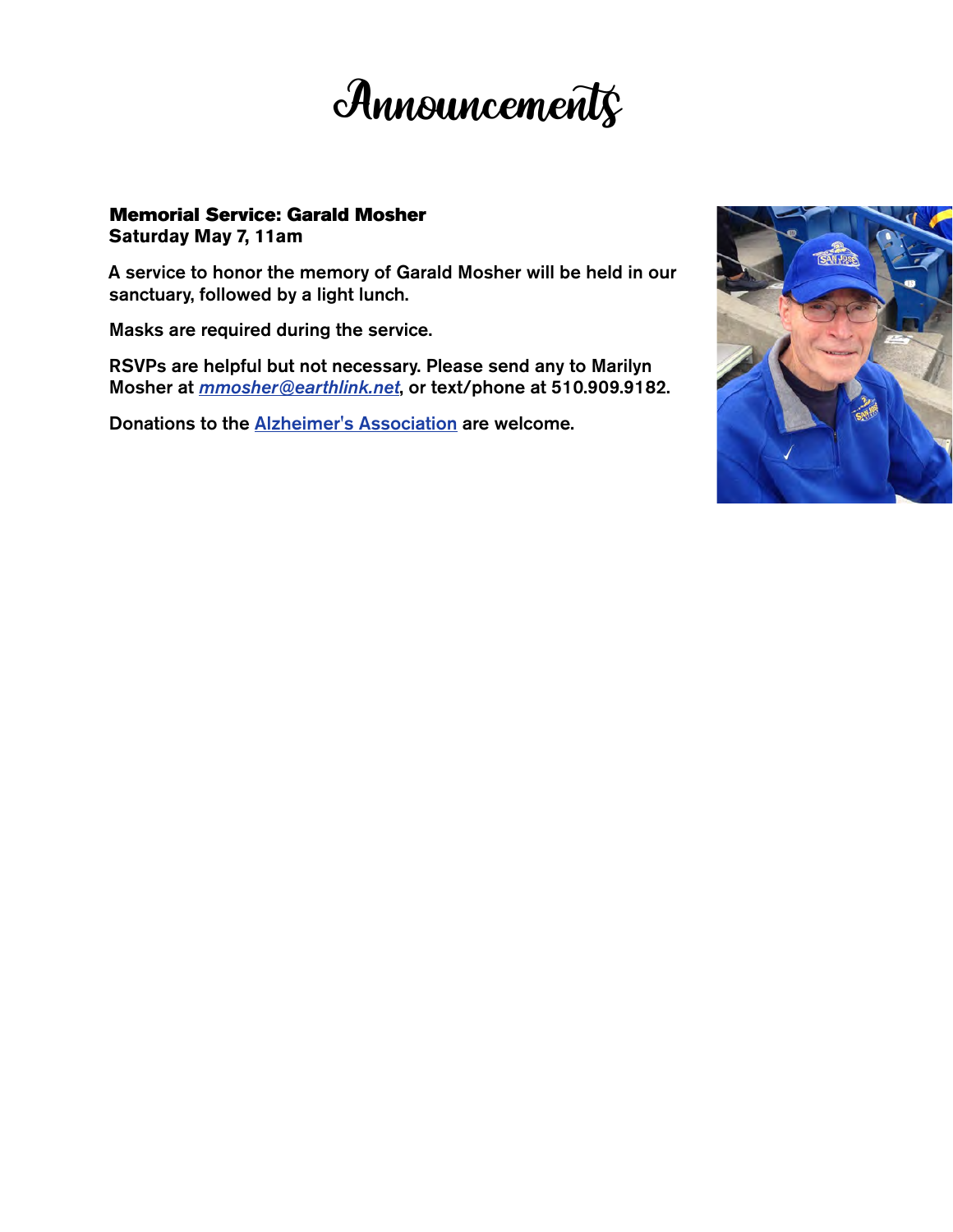Peace and Justice Action Team

#### PJAT MOVIE NIGHT

#### EARTH EMERGENCY

#### JUNE 10, 7-9PM VIA ZOOM

#### *[https://us02web.zoom.us/j/9796339783?pwd=ZmhFOTA1T0JRa3JvV0ZzZDVKd1VU](https://us02web.zoom.us/j/9796339783?pwd=ZmhFOTA1T0JRa3JvV0ZzZDVKd1VUUT09) [UT09](https://us02web.zoom.us/j/9796339783?pwd=ZmhFOTA1T0JRa3JvV0ZzZDVKd1VUUT09)*

This revealing film examines how human activity is setting off dangerous warming loops that are pushing the climate to a point of no return--and what we need to do to stop them. With captivating illustrations, stunning footage and interviews with leading climate scientists as well as support from Greta Thunberg. 'Earth Emergency' adds the missing piece of the climate puzzle.

PJAT will send a reminder email with the same link a few days before the movie night.

You can click [here](https://us02web.zoom.us/j/9796339783?pwd=ZmhFOTA1T0JRa3JvV0ZzZDVKd1VUUT09) to join the movie night at 7pm on Friday April 8th.

# EARTH EMERGE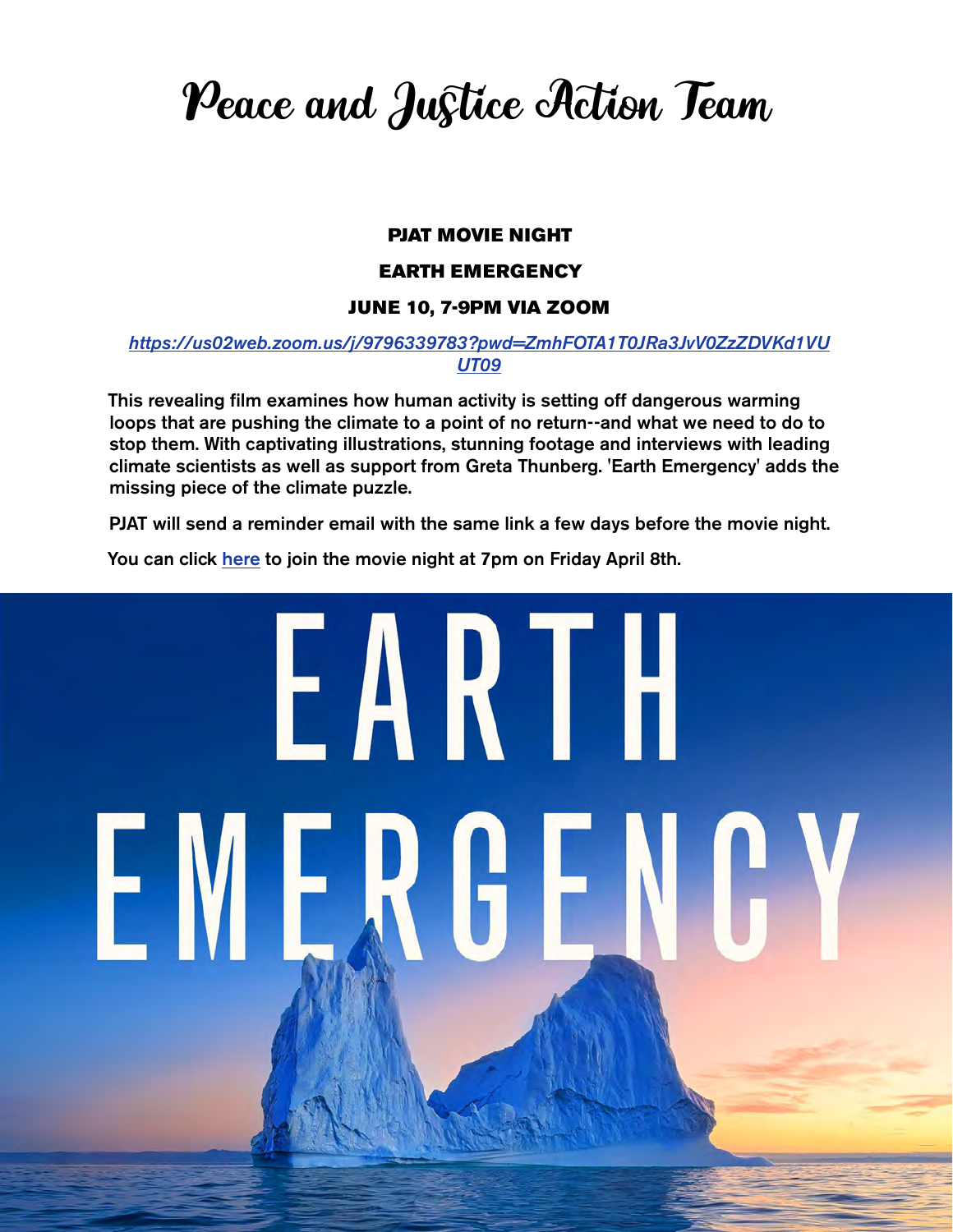### **April Highlights** SoUUlful Family Ministry

#### Sharing thoughts.......

#### **Attachment**

Think for a moment about the "Go to person" in your life, and then think about the "why" you go to them. What you are experiencing is an attachment connection that we humans need to live a balanced life. That go to person provides security, love, validation and more. For the young child the attachment connection creates a safe environment to explore their surroundings, knowing they have a trusting, loving adult, with open arms, waiting for their return.

At birth a bond with a caregiver begins this attachment process. These special connections continue through out our lives, creating new ones along the way. There are many different levels and depths of attachments and we can have more than one, i.e. neighbors, family members, teachers, babysitters.

SoUUlful Family Ministry supports such attachments simply by creating a safe environment for our children to explore their world. We are the "go to people" who offer a snack to eat, art to create, opportunities to share feelings and provide helping hands when needed.

Our weekly family projects, Happy Heart Circle Time and church activities all promote and support the attachment process .It's a "Never Ending Story", which we all are experiencing together.

#### **Happy Heart Circle Time**

Our circle time enjoyed an original slide show. We settled back, got comfy and enjoyed the photos of Mother Earth. The children continue to explore the importance of creativity and how it plays a part in our lives. It's when our mind and heart create a special friendship is when we can get creative. Creativity helps to solve problems, express yourselves and better understand who we are.





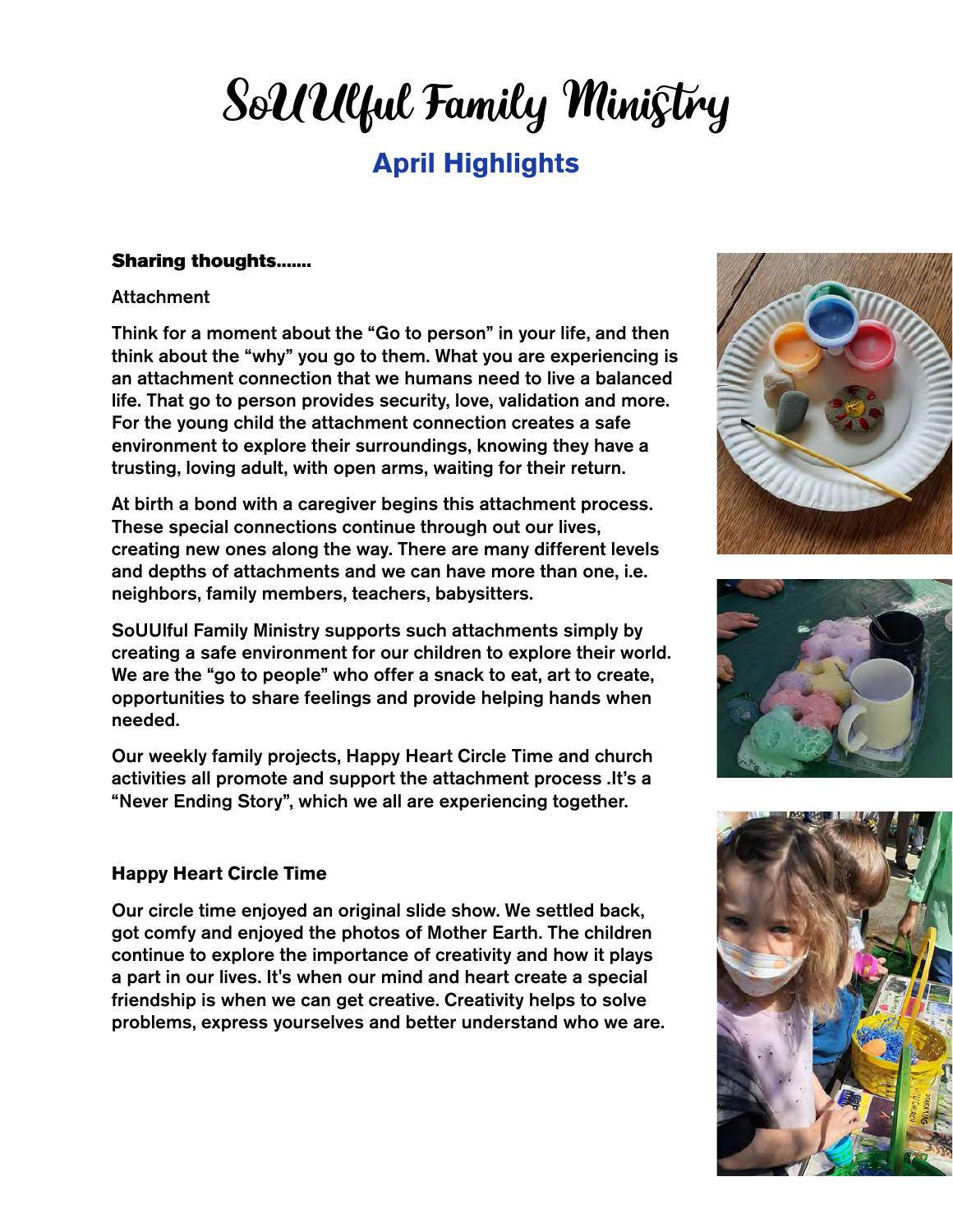# SoUUlful Family Ministry

#### **April Highlights (cont.)**

#### **Family Project Time**

Rocks were honored this month. We held them in our palms, felt their presence and then painted them! The children were challenged this month to use their creativity and create something from "scratch" using just pipe cleaners. The challenge was in the demo recording, all I said was "make something." Usually I demo what to make, but not this time. LOL

#### **Special Projects and Events**

I am so excited about our children's community garden. I invite you all to come, visit and enjoy the peacefulness. If a plant looks thirsty feel free to water, or if a plant is needing to join the others in the flower bed, plant it. If a seed represents growth, cover it with soil. I want to thank these people, Walt, Shiela, Ethel-May, Lea and Reneé R. I really felt the love when they all volunteered to help set the garden up. Thank you all!!

Thank you Rev. Maria Cristina for being our "Easter Bunny." The children really enjoyed the basket of spring goodies. The children's Easter party was a fizzy blast, we mixed baking soda, vinegar and food coloring in hollow eggs and stepped back to watch the show. The children had a variety of eggs, toys and surprises to hunt for. They needed two baskets! Spring is here.

#### **Gratitude**

I continue to appreciate the people who help in the classroom, deliver project bags and special deliveries. Lavon, Kelly H. and Corina.

*–Lorie Miller, SoUUlful Family Coordinator*